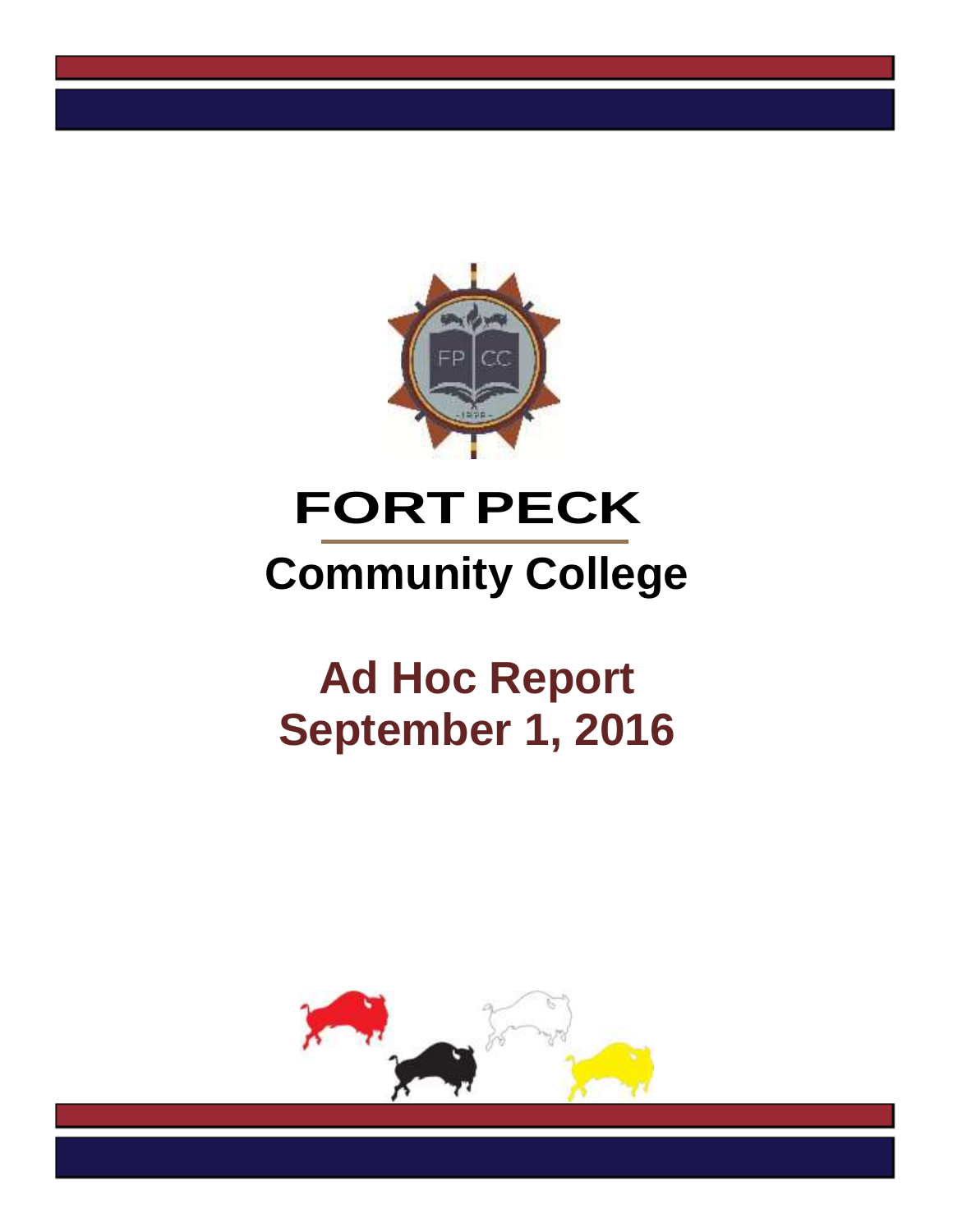## **Table of Contents**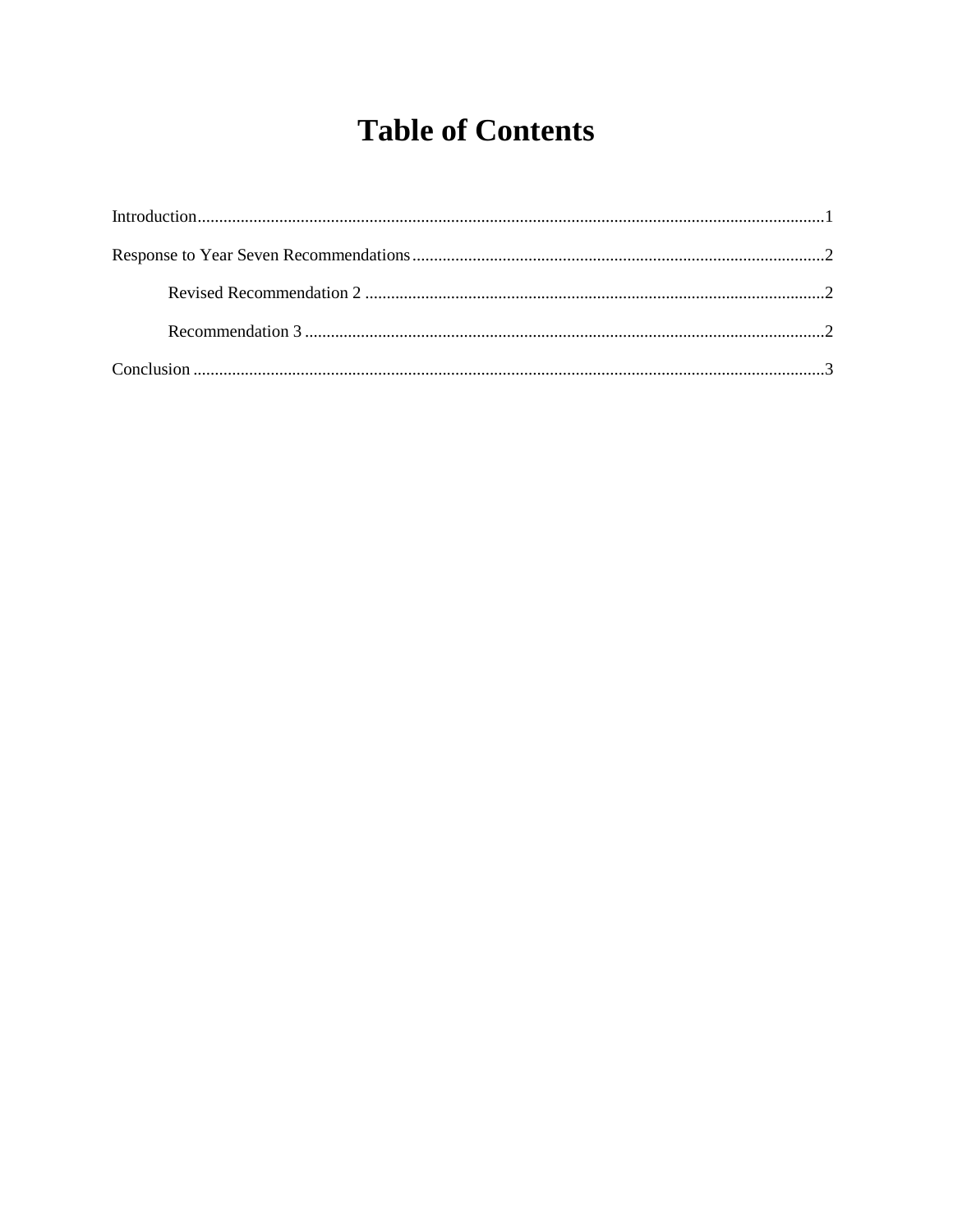### **Introduction**

In October 2015, Fort Peck Community College (FPCC) underwent its Northwest Commission on Colleges and Universities (NWCCU) Year 7 Comprehensive Self-Evaluation Peer Review site visit. On February 1, 2016, NWCCU reaffirmed FPCC's regional accreditation. In reaffirming the FPCC's accreditation, NWCCU made three recommendations. NWCCU's Recommendation 1 required that the FPCC further define and assess mission fulfillment to especially include student learning outcomes as demonstrated in the college's program learning outcomes process. Responses to this recommendation are addressed in the University's Year One Self-Evaluation Report, which is being submitted simultaneously with this Ad Hoc Report. This report is required to addresses Recommendations 2 and 3.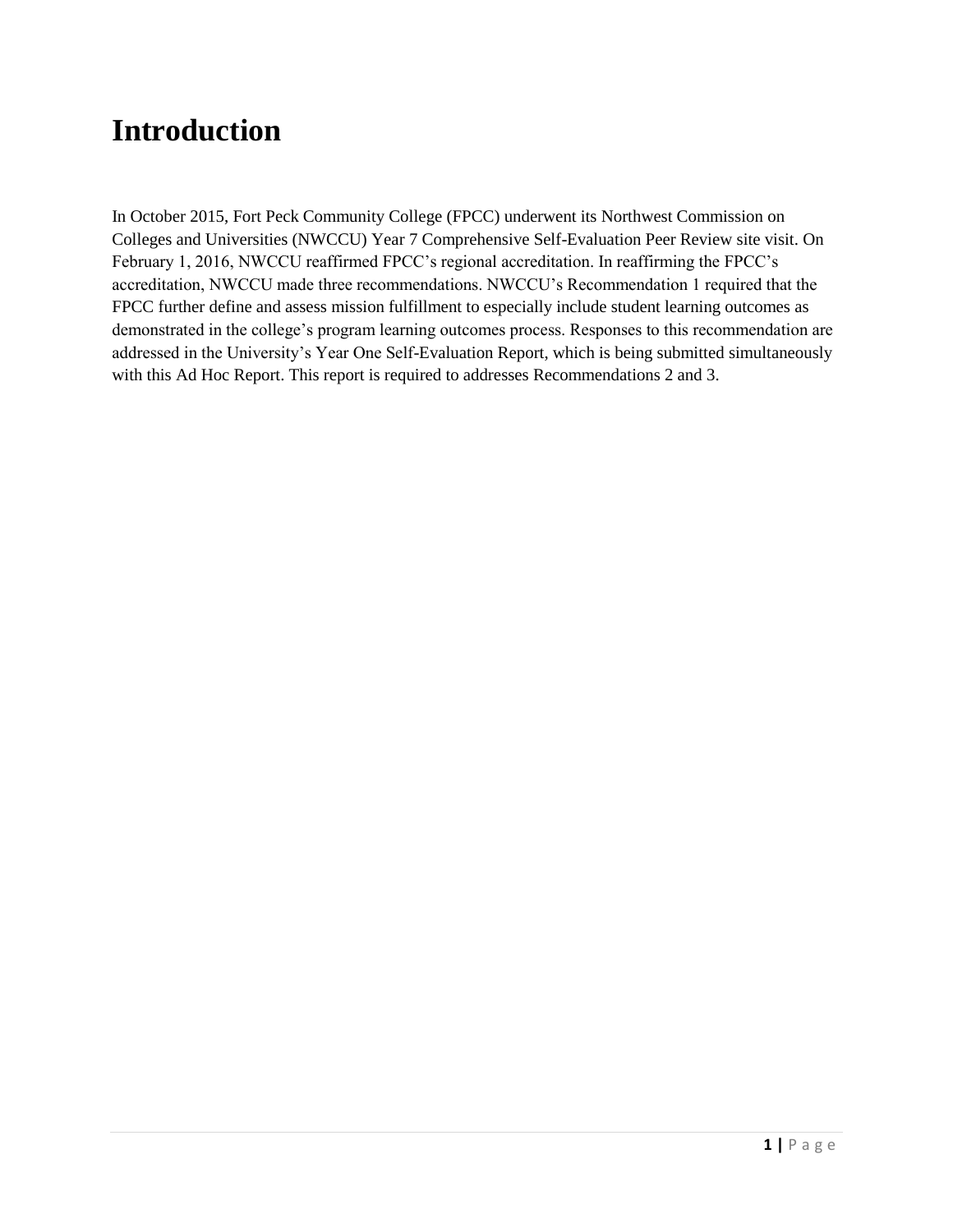### **Response to Year Seven Recommendations 2 and 3**

This section responds to the February 1, 2016 NWCCU recommendations from Fort Peck Community College's (FPCC) October 2015 Year Seven Comprehensive Self-Evaluation. The text of each topic is presented, followed by responses. Of the three recommendations, Recommendation 1 is addressed in FPCC's Year One report, Recommendations 2 and 3 are addressed below.

#### *Revised Recommendation 2:*

*The evaluation committee recommends that Fort Peck Community College address the finding in the September 30, 2014, financial audit by submitting a College financial statement independent of the auditing firm (Standard 2.F.4).*

Fort Peck Community College (FPCC) is always striving to be transparent and to do what is in the best interest of the faculty, students, staff, and our Board of Directors. We take our NWCCU accreditation very seriously. As a result of the recommendation in meeting Standard 2.F.4, FPCC contacted CHMS, P.C., Certified Public Accountants whose business is located at 741 3rd Avenue South, Glasgow, Montana 59230. CHMS evaluated our financial statement for this year against the audit, to insure they were in the prescribed format and content required by the Governmental Accounting Standards Board, to meet the recommendation of submitting a College financial statement independent of the Wohlenberg Ritzman & Co., LLC auditing firm. On page 73 of the Financial Statements and Independent Auditor's Report, the current status for meeting this recommendation, was labeled **corrected**. The Financial Statements and Independent Auditor's Report and CHMS document are included in appendix A.

FPCC is also working with Jenzabar to compile the data from our database to generate the financial statements that will be required in the future. FPCC has had this capability but has never utilized the process due to having to program a script and to keep it updated. FPCC has a software program called Info-Maker expressly for this purpose of generating the financial reports and other reports as needed from our Jenzabar database.

#### *Recommendation 3:*

*The evaluation committee recommends that the College Board of Directors regularly evaluate its own performance to ensure that its duties and responsibilities are fulfilled in an effective and efficient manner (Standard 2.A.8).*

On Friday, April 15<sup>th</sup> and Saturday, April 16<sup>th</sup>, 2016, Fort Peck Community College met at a location in Billings, Montana for a Board of Directors Strategic Planning meeting. Strategic Planning meetings are held annually in the spring of each year and this year Janine Pease, D. Ed. was the consultant who led the meeting. One of the items on the agenda for April 16<sup>th</sup> was Board Self Evaluation. This item was expressly put on the agenda to meet this recommendation 3 and to have all board members present to participate in the self-evaluation.

As a result of this self-evaluation, the board of directors voted to participate in an evaluation every three years at a Strategic Planning meeting. Next evaluation will be in the spring of 2019 and will continue every three years to regularly evaluate its own performance to ensure that its duties and responsibilities are fulfilled in an effective and efficient manner. Materials documenting the evaluation process by the consultant Janine Pease, D. Ed. and the agenda are included in appendix B.